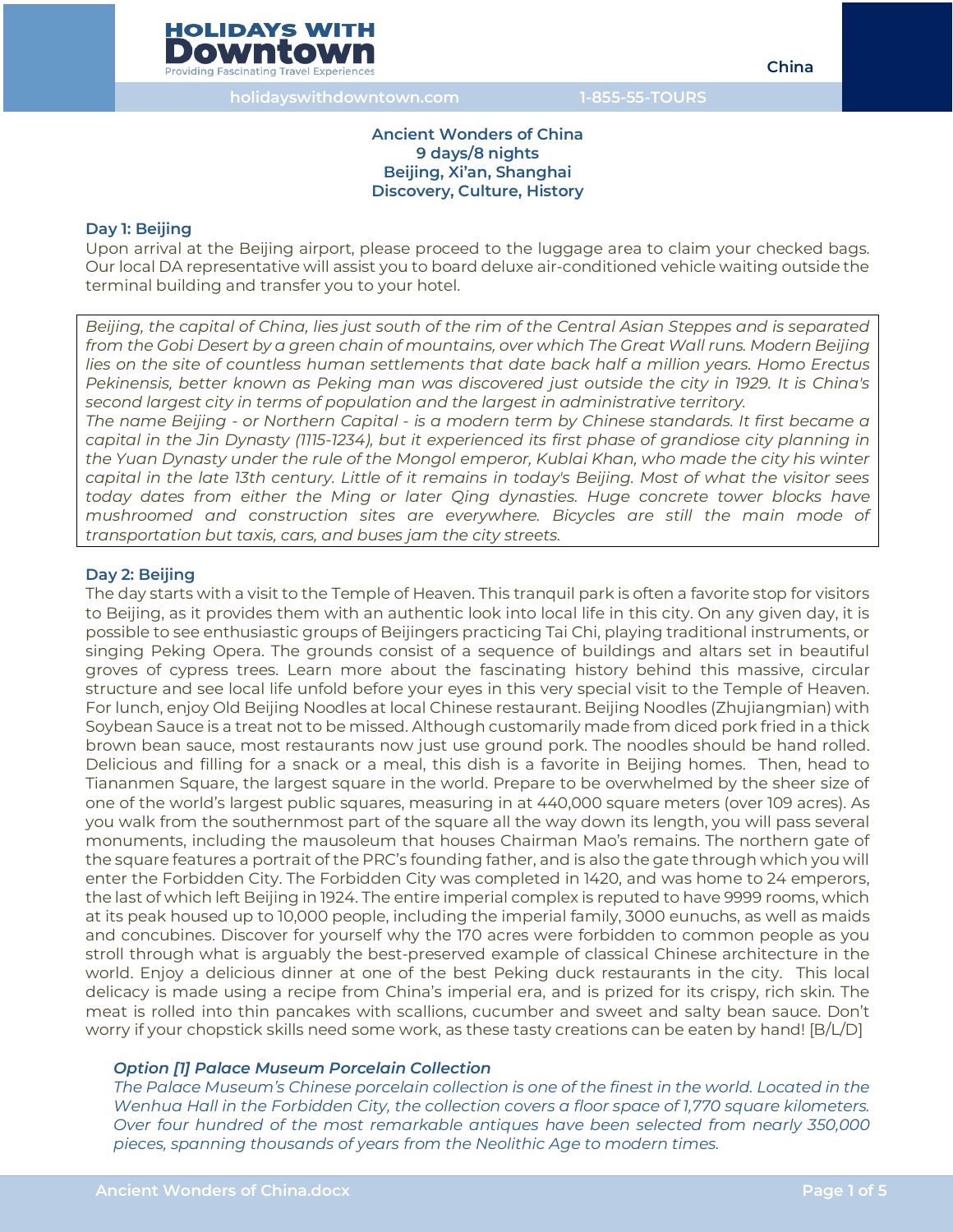**holidayswithdowntown.com 1-855-55-TOURS**

#### *Option [2]: Kung-Fu Show.*

*Experience a Chinese Kung Fu evening show, one of the top attractions in Beijing. Marvel at the skill of some of China's top Kung Fu practitioners. Includes hotel pick-up and drop off and the services of an English-speaking guide*

#### **Day 3: Beijing, Great Wall (Mutianyu), Beijing**

In the morning travel to the less visited the Mutianyu section of the Great Wall, one of the great wonders of the world (with cable car up and down). The Great Wall of China is the longest man-made structure in the world. In fact, the length of all Chinese defense walls built over the last 2000 years is approximately 31,000 miles, while the Earth's circumference is less than 25,000 miles! Explore the much quieter Mutianyu section of the Great Wall, which was first begun in the Northern Qi Dynasty (550-557) and finished in the 17th century. The 1.5-mile stretch of the Wall allows you to walk along its storied length for over an hour and visit twenty-two watchtowers, should you so choose. Not only will you walk along this wonder of the world yourself, but you will also see it from above during a breathtaking cable car ride to the top. Lunch at School House Restaurant. Transfer back to the city. On the way, if traffic allows, stop to take in the view of the iconic "Bird's Nest"– the Beijing National Stadium–and "Water cube" –National Aquatics Center, host to many spectacular events of the 2008 Summer Olympics. Dinner is on your own arrangement. Overnight in Beijing. [B/L]

#### **Day 4: Beijing, Xi'an**

This morning, visit the Imperial Garden one of the largest and best preserved in the world. In the 18th century, Emperor Qianlong enlarged and embellished it, only to abandon it a few years later. The grounds today are stunning, as is the lovely Kunming Lake, which occupies more than three quarters of the total area. Enjoy a boat ride on the lake before walking the Long Corridor, a 2000-foot hall featuring 8000 paintings collected by the Emperor during his travels around the country. Enjoy lunch at a local restaurant that includes one soft drink or non-alcoholic beverage. In the afternoon you will be transferred to the railway station to take the high-speed train to Xi'an. Upon arrival, you will meet your guide and will be transferred to your hotel. Unlock the secrets of China's ancient civilizations in a city that countless emperors once called home. See the rows upon rows of Terracotta Warriors with your own eyes, and walk along the glass floors of the Hanyang Tombs to see the treasures archaeologists have unearthed below. Dinner on your own and overnight in Xi'an. [B/L]

#### **Day 5: Xi'an**

*One of the world's greatest archaeological finds, the Terracotta Warriors were discovered quite by chance in 1974 by a group of peasants digging a well outside of Xi'an. These sculptures of soldiers, chariots and horses were funerary statues made to accompany China's first emperor to the afterlife more than 2100 years ago. Legend has it that it took 100,000 men 38 years to create the soldiers, which all vary in rank, posture, height, uniform and facial features. It is believed that there still are thousands of warriors and hundreds of horses and chariots buried in the three pits discovered so far. However, further excavations have been halted while researchers try to find a way to preserve the colorful paint that covers the statues from disintegrating once exposed to air.* 

Enjoy lunch at a local restaurant, which includes one soft drink or non-alcoholic beverage. In the afternoon enjoy a relaxing walk on Xi'an City Wall. The city walls of Xi'an are some of the oldest and best preserved in all of China, and can be dated back to the 2nd century BC, when Xi'an was the capital of the country. The existing walls were completed in 1370 AD, and are about 9 miles in length and are still surrounded by a deep moat to this day. Since 1993, the Xi'an city walls have played host to a worldfamous marathon where participants run along the entire length of the wall several times; however, on this tour we'll take a more leisurely pace to appreciate the spectacular views and rich history of this ancient structure. After, take a walk through the Muslim Quarter. For over 1300 years, Muslims have been an integral part of the community in Xi'an. The city's Hui ethnic group traces their roots back to Persian and Arabic traders, who settled here at the eastern end of the Silk Road. Stroll through this unique and fascinating area of the city, and see the ways in which Central Asia has influenced the development of Mainland China. Built in 742 AD, the Great Mosque is still used today as a place of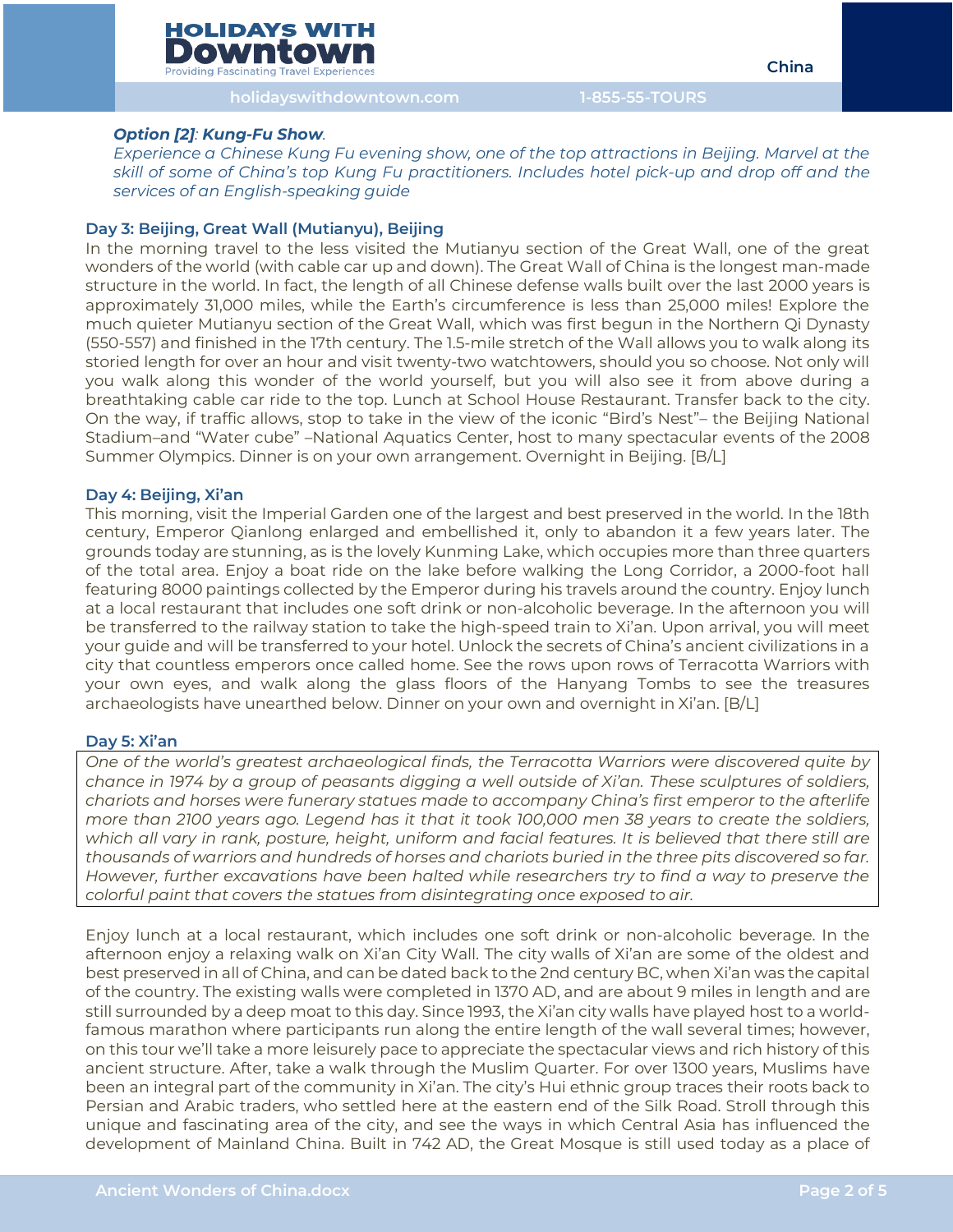

**Providing Fascinating Travel Experience:** 

**holidayswithdowntown.com 1-855-55-TOURS**

worship by Chinese Muslims. Its construction and architectural style is almost indistinguishable from a Chinese Buddhist temple, but look closely and you will see the Arabic script and Islamic motifs that decorate the mosque. The main axis of the mosque is aligned in a very non-Chinese east to west direction in order to face Mecca. Transfer back to your hotel and dinner on your own. Overnight in Xi'an. [B/L]

## *Option [3]: The Tang Dynasty Show*

*Also known as "Music & Dance Dinner Show in Xian" is hosted at the "Tang Dynasty Palace", which is a leading entertainment theatre & dinner restaurant in China. This legendary venue offers visitors an opportunity to indulge themselves in exotic Chinese entertainment and Cantonese delicacies*

## **Day 6: Xi'an, Shanghai**

The Shaanxi Provincial Museum is a striking Tang Dynasty style pavilion that houses a collection of 113,000 historical and cultural artifacts unearthed in the Shaanxi province featuring chronological exhibits of cultural relics from most of China's imperial dynasties. The museum also houses prehistoric and bronze period exhibits as well as a collection of priceless jade imperial seals from the Han dynasty. Note: The museum is closed on Mondays. Than you will enjoy a Dim Sum lunch at De Fa Chang restaurant. The most famous dish in Xi'an is the dumpling, and there are more varieties of this bite-sized delicacy than you have likely ever imagined before. Sample more than twenty different types of dumplings at this banquet meal, and be amazed by the unique and delicate flavors of these tasty treats! In the afternoon transfer to Xi'an Airport to board a flight to Shanghai where, upon arrival, you will be met by your guide and transferred to your hotel. The rest of the day is at your leisure. Shanghai or Hu for short, is situated on the estuary of the Yangtze River. It is the largest industrial city in China covering an area of 1,433 acres (2,239 square miles). Shanghai has a population of 18.7 million,

including 2 million living in floating homes. Originally, Shanghai was a seaside-fishing village and in time its gradual development led to it being granted County status on August 19th, 1291 during the time of the Yuan Dynasty (1271-1368). Hence this day became the anniversary of the founding of Shanghai. Today's Shanghai is a multicultural metropolis with both modern and traditional Chinese features. Bubbling Shanghai shows off every aspect of her unique glamour. Dinner on your own. Overnight in Shanghai. [B/L]

## **Day 7: Shanghai**

In the morning meet your guide and visit Shanghai's Old Town and Yuyuan Garden. Four hundred years ago, a merchant spent almost twenty years—and all his life savings—to build a garden in order to please his parents in their old age. "Yu" means peace and health in Chinese. Over the past several centuries, the Yu Garden has been restored and reopened several times, but has almost always been in disarray. In 1956, the Shanghai city government took it over and restored it to its former splendor, making it a peaceful oasis in the heart of bustling Shanghai. Outside the garden gates, the Old Bazaar is

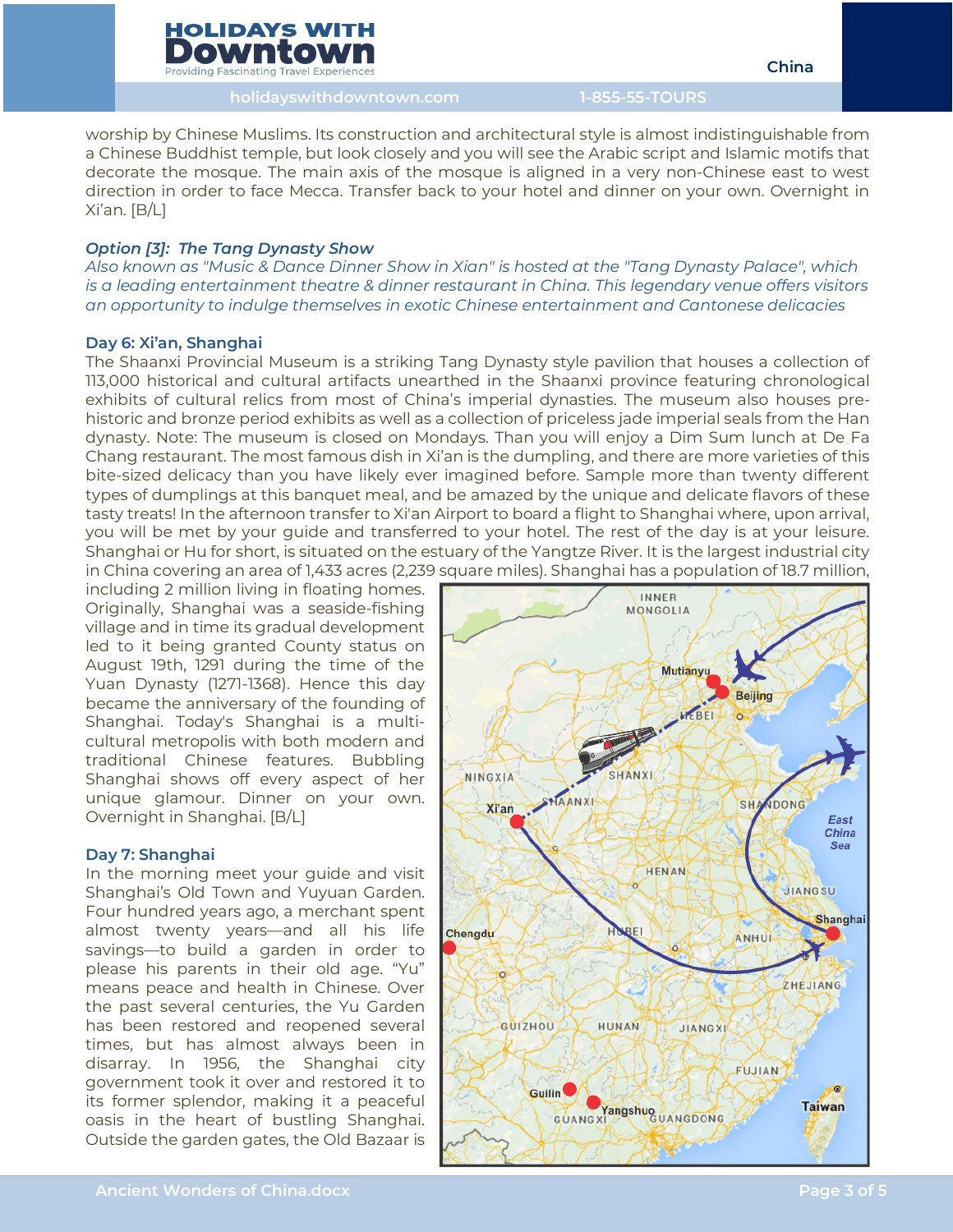

**holidayswithdowntown.com 1-855-55-TOURS**

the perfect place to strike a bargain or chat with locals selling a variety of wares and souvenirs. Enjoy lunch and Shanghai's cuisine at Yu Shanghai Restaurant (near Yu Yuan Garden). In the afternoon visit the tallest building in China, Shanghai WFC, the Shanghai World Financial Centre, fondly called "The Bottle Opener" for its unique rectangular opening at the top of the tower, an instantly recognizable landmark in the Shanghai skyline. It boasts the world's highest observation deck located above the opening that offers an impressive birds eye view of the city for those brave enough to look down. This evening, enjoy a show at Shanghai Era Acrobatics theatre where we have booked regular seats. "Era – Intersection of Time" - combines traditional Chinese acrobatic arts with cutting edge technology into a multi-million-dollar extravaganza that redefines Chinese acrobatics. A wondrous futuristic world is created through the use of high-tech lighting and sound effects along with elaborate costumes and original live music. "Era" is a meditation on time and a love story told through a spectacular sequence of acrobatic performances guaranteed to leave you enthralled and amazed. Dinner on your. Overnight in Shanghai. [B/L]

## **Day 8: Shanghai**

After breakfast, take a boat ride to the beautiful water town of Zhujiajiao founded over 1700 years ago. Zhujiajiao started out as an ancient water village and bustling market town located at the confluence of several local rivers, and is still home to about 60,000 people today. Stroll along its centuries-old streets and explore the many ancient bridges crisscrossing its canals, or take a boat ride to discover the town's unique character and charm. Enjoy lunch at a local Chinese restaurant, including one nonalcoholic beverage of your choice. Then discover the Shanghai Museum, one of the best museums in China, containing one of the finest collections of ancient Chinese art and antiques in the world. The distinctive building was designed in the shape of an ancient bronze cooking vessel, and contains 11 permanent and 3 rotating galleries. The museum has over 120,000 priceless pieces in its collection, including bronze, jade, ceramics, calligraphy, sculptures, paintings, furniture, imperial seals, and ancient coins. After a transfer back to your hotel you are free to continue discovering on your own. Dinner on your own. Overnight in Shanghai. [B/L]

## **Day 9 ~ Shanghai, USA**

The day is free until the appointed time for your transfer to Shanghai Pudong Airport for your flight back home [B]

[B] = Breakfast | [B/L] = Breakfast and Lunch | [B/L/D] = Breakfast, Lunch and Dinner

## **Your Tour includes:**

- Transfers in Beijing, Xi'an and Shanghai
- 8 nights' accommodation
- o Beijing 3 nights
- o Xi'an 2 nights
- o Shanghai 3 nights
- Meals
- o Breakfast daily
- o 7 lunches
- o 1 dinner
- Great Wall Cable car tickets
- Train Beijing Xi'an in 2nd class
- Airfare Xi'an Shanghai in economy class, taxes and fees
- Transportation by private car/coach with private guide
- Sightseeing as described above
- Private driver for sightseeing and tours
- English Speaking guides
- Assistance at the airports
- Bottled water provided on transfers and sightseeing

## **Price does not include:**

- International airfare, taxes and fees
- Visa fees
- Travel Insurance
- Entrance fees for Bird's Nest and Water Cube
- Meals or drinks other than specified as included
- China Visa processing and issuing visa fee
- Expenses of a personal nature (minibar, phone calls, laundry, etc.),
- Tips to guides/drivers/porters, etc.
- Entrance fees for any extra sightseeing or optional activities